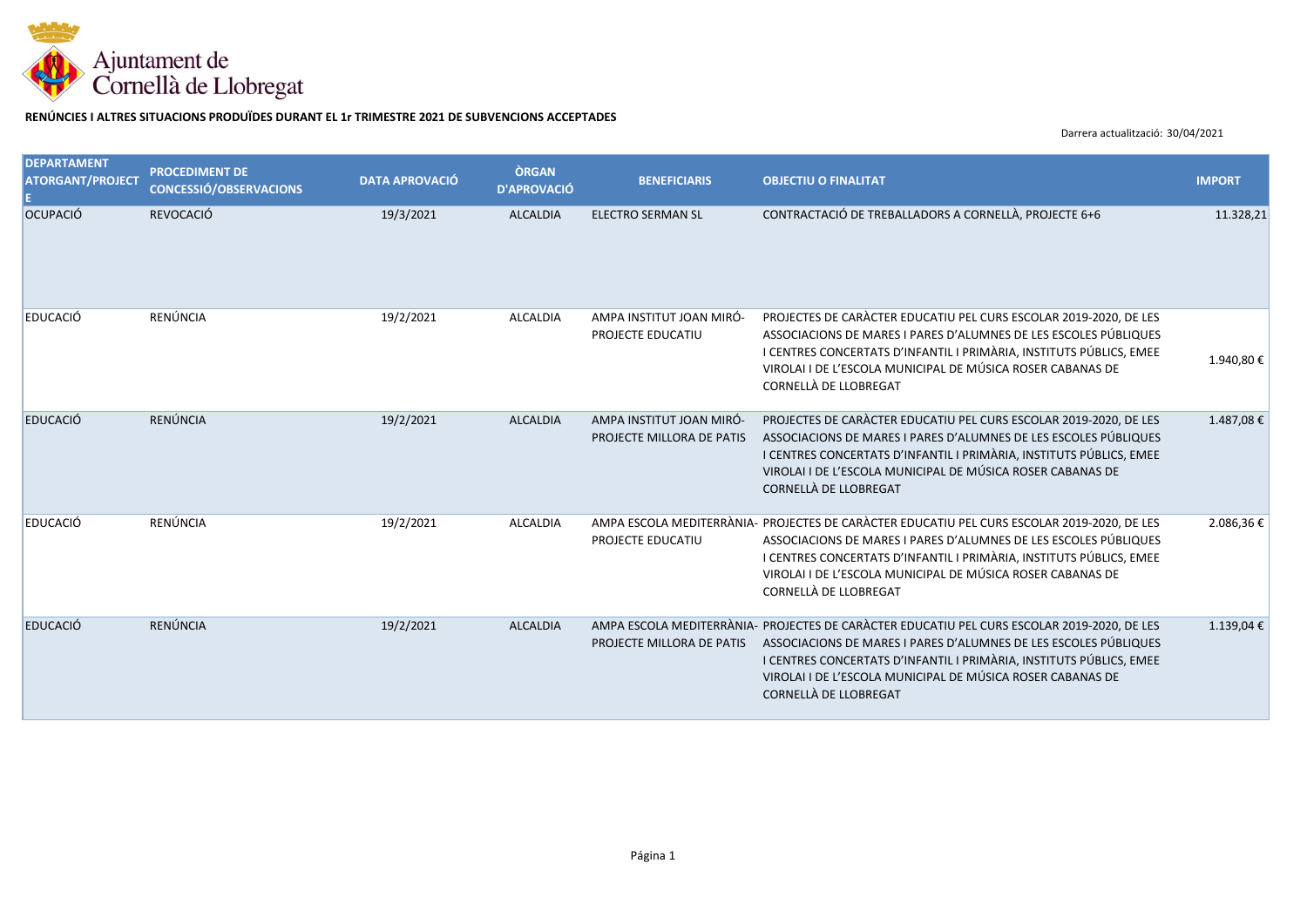| <b>EDUCACIÓ</b> | RENÚNCIA        | 19/2/2021 | <b>ALCALDIA</b> | AMPA ESCOLA DOLORS                                                            | PROJECTES DE CARÀCTER EDUCATIU PEL CURS ESCOLAR 2019-2020, DE LES<br>ALMEDA- PROJECTE EDUCATIU ASSOCIACIONS DE MARES I PARES D'ALUMNES DE LES ESCOLES PÚBLIQUES<br>I CENTRES CONCERTATS D'INFANTIL I PRIMÀRIA, INSTITUTS PÚBLICS, EMEE<br>VIROLAI I DE L'ESCOLA MUNICIPAL DE MÚSICA ROSER CABANAS DE<br>CORNELLÀ DE LLOBREGAT                              | 2.256,18€ |
|-----------------|-----------------|-----------|-----------------|-------------------------------------------------------------------------------|------------------------------------------------------------------------------------------------------------------------------------------------------------------------------------------------------------------------------------------------------------------------------------------------------------------------------------------------------------|-----------|
| <b>EDUCACIÓ</b> | RENÚNCIA        | 19/2/2021 | <b>ALCALDIA</b> | AMPA ESCOLA DOLORS<br>ALMEDA- PROJECTE MILLORA<br><b>DE PATIS</b>             | PROJECTES DE CARÀCTER EDUCATIU PEL CURS ESCOLAR 2019-2020, DE LES<br>ASSOCIACIONS DE MARES I PARES D'ALUMNES DE LES ESCOLES PÚBLIQUES<br>I CENTRES CONCERTATS D'INFANTIL I PRIMÀRIA, INSTITUTS PÚBLICS, EMEE<br>VIROLAI I DE L'ESCOLA MUNICIPAL DE MÚSICA ROSER CABANAS DE<br>CORNELLÀ DE LLOBREGAT                                                        | 1.000,00€ |
| <b>EDUCACIÓ</b> | RENÚNCIA        | 19/2/2021 | ALCALDIA        | AMPA ESCOLA MARE DE DÉU<br>DE MONTSERRAT- PROJECTE<br><b>EDUCATIU</b>         | PROJECTES DE CARÀCTER EDUCATIU PEL CURS ESCOLAR 2019-2020, DE LES<br>ASSOCIACIONS DE MARES I PARES D'ALUMNES DE LES ESCOLES PÚBLIQUES<br>I CENTRES CONCERTATS D'INFANTIL I PRIMÀRIA, INSTITUTS PÚBLICS, EMEE<br>VIROLAI I DE L'ESCOLA MUNICIPAL DE MÚSICA ROSER CABANAS DE<br>CORNELLÀ DE LLOBREGAT                                                        | 687,46€   |
| <b>EDUCACIÓ</b> | <b>RENÚNCIA</b> | 19/2/2021 | <b>ALCALDIA</b> | AMPA ESCOLA MARE DE DÉU<br>DE MONTSERRAT- PROJECTE<br><b>MILLORA DE PATIS</b> | PROJECTES DE CARÀCTER EDUCATIU PEL CURS ESCOLAR 2019-2020, DE LES<br>ASSOCIACIONS DE MARES I PARES D'ALUMNES DE LES ESCOLES PÚBLIQUES<br>I CENTRES CONCERTATS D'INFANTIL I PRIMÀRIA, INSTITUTS PÚBLICS, EMEE<br>VIROLAI I DE L'ESCOLA MUNICIPAL DE MÚSICA ROSER CABANAS DE<br>CORNELLÀ DE LLOBREGAT                                                        | 340,00€   |
| <b>EDUCACIÓ</b> | RENÚNCIA        | 19/2/2021 | ALCALDIA        | <b>VERDAGUER- PROJECTE</b><br><b>MILLORA DE PATIS</b>                         | AMPA ESCOLA MOSSÈN JACINT PROJECTES DE CARÀCTER EDUCATIU PEL CURS ESCOLAR 2019-2020, DE LES<br>ASSOCIACIONS DE MARES I PARES D'ALUMNES DE LES ESCOLES PÚBLIQUES<br>I CENTRES CONCERTATS D'INFANTIL I PRIMÀRIA, INSTITUTS PÚBLICS, EMEE<br>VIROLAI I DE L'ESCOLA MUNICIPAL DE MÚSICA ROSER CABANAS DE<br>CORNELLÀ DE LLOBREGAT                              | 1.502,90€ |
| <b>EDUCACIÓ</b> | RENÚNCIA        | 19/2/2021 | <b>ALCALDIA</b> | PROJECTE EDUCATIU                                                             | AMPA ESCOLA IGNASI IGLESIAS- PROJECTES DE CARÀCTER EDUCATIU PEL CURS ESCOLAR 2019-2020, DE LES<br>ASSOCIACIONS DE MARES I PARES D'ALUMNES DE LES ESCOLES PÚBLIQUES<br>I CENTRES CONCERTATS D'INFANTIL I PRIMÀRIA, INSTITUTS PÚBLICS, EMEE<br>VIROLAI I DE L'ESCOLA MUNICIPAL DE MÚSICA ROSER CABANAS DE<br>CORNELLÀ DE LLOBREGAT                           | 1.868,02€ |
| <b>EDUCACIÓ</b> | RENÚNCIA        | 19/2/2021 | ALCALDIA        |                                                                               | AMPA ESCOLA IGNASI IGLESIAS- PROJECTES DE CARÀCTER EDUCATIU PEL CURS ESCOLAR 2019-2020, DE LES<br>PROJECTE MILLORA DE PATIS ASSOCIACIONS DE MARES I PARES D'ALUMNES DE LES ESCOLES PÚBLIQUES<br>I CENTRES CONCERTATS D'INFANTIL I PRIMÀRIA, INSTITUTS PÚBLICS, EMEE<br>VIROLAI I DE L'ESCOLA MUNICIPAL DE MÚSICA ROSER CABANAS DE<br>CORNELLÀ DE LLOBREGAT | 925,00€   |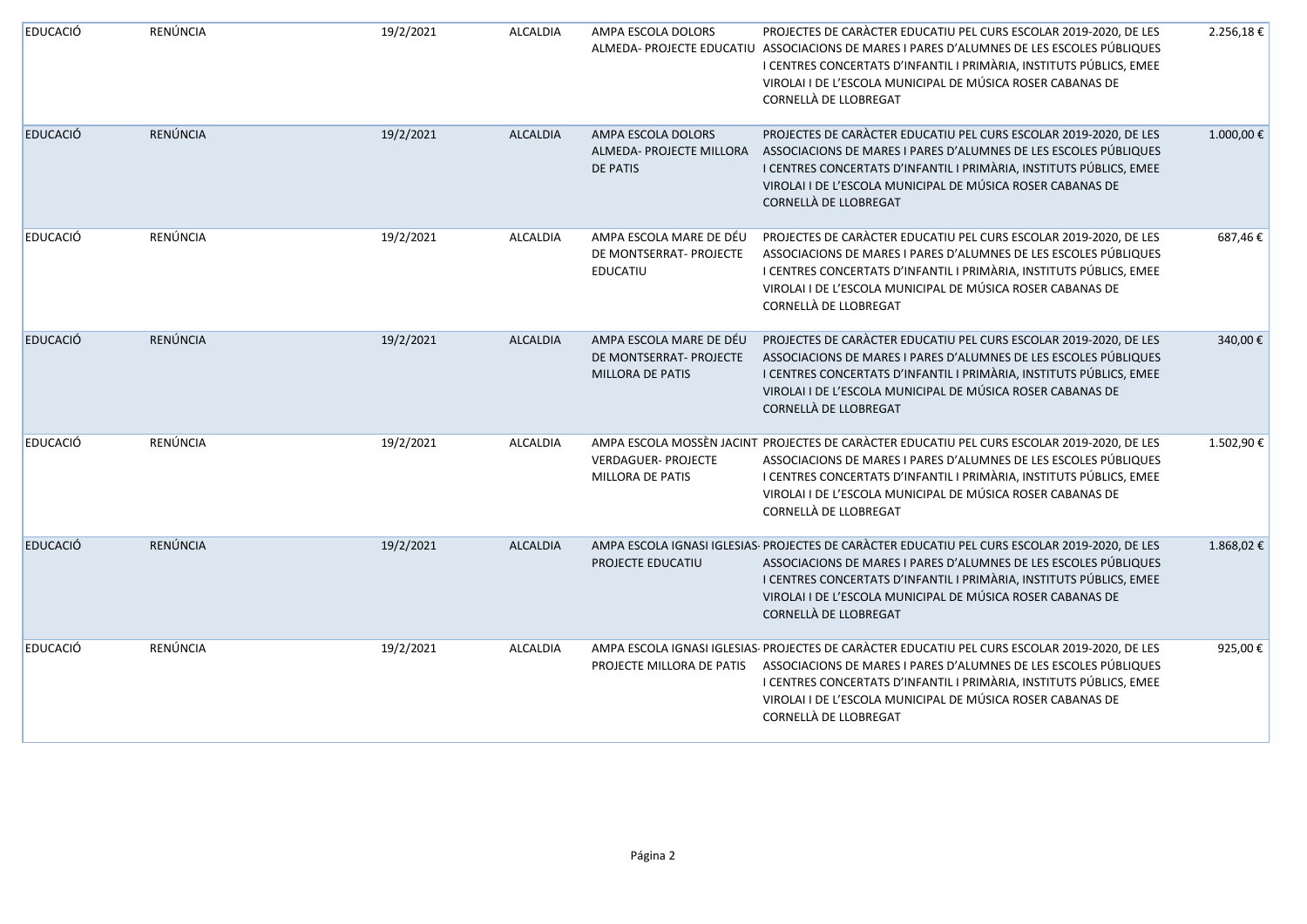| <b>EDUCACIÓ</b> | RENÚNCIA        | 19/2/2021 | <b>ALCALDIA</b> | AMPA ESCOLA ELS PINS-<br>PROJECTE MILLORA DE PATIS                    | PROJECTES DE CARÀCTER EDUCATIU PEL CURS ESCOLAR 2019-2020, DE LES<br>ASSOCIACIONS DE MARES I PARES D'ALUMNES DE LES ESCOLES PÚBLIQUES<br>I CENTRES CONCERTATS D'INFANTIL I PRIMÀRIA, INSTITUTS PÚBLICS, EMEE<br>VIROLAI I DE L'ESCOLA MUNICIPAL DE MÚSICA ROSER CABANAS DE<br>CORNELLÀ DE LLOBREGAT                           | 1.107,40€ |
|-----------------|-----------------|-----------|-----------------|-----------------------------------------------------------------------|-------------------------------------------------------------------------------------------------------------------------------------------------------------------------------------------------------------------------------------------------------------------------------------------------------------------------------|-----------|
| <b>EDUCACIÓ</b> | RENÚNCIA        | 19/2/2021 | ALCALDIA        | PROJECTE EDUCATIU                                                     | AMPA ESCOLA ANSELM CLAVÉ- PROJECTES DE CARÀCTER EDUCATIU PEL CURS ESCOLAR 2019-2020, DE LES<br>ASSOCIACIONS DE MARES I PARES D'ALUMNES DE LES ESCOLES PÚBLIQUES<br>I CENTRES CONCERTATS D'INFANTIL I PRIMÀRIA, INSTITUTS PÚBLICS, EMEE<br>VIROLAI I DE L'ESCOLA MUNICIPAL DE MÚSICA ROSER CABANAS DE<br>CORNELLÀ DE LLOBREGAT | 2.377,48€ |
| <b>EDUCACIÓ</b> | RENÚNCIA        | 19/2/2021 | <b>ALCALDIA</b> | AMPA ESCOLA SANT MIQUEL-<br>PROJECTE EDUCATIU                         | PROJECTES DE CARÀCTER EDUCATIU PEL CURS ESCOLAR 2019-2020, DE LES<br>ASSOCIACIONS DE MARES I PARES D'ALUMNES DE LES ESCOLES PÚBLIQUES<br>I CENTRES CONCERTATS D'INFANTIL I PRIMÀRIA, INSTITUTS PÚBLICS, EMEE<br>VIROLAI I DE L'ESCOLA MUNICIPAL DE MÚSICA ROSER CABANAS DE<br>CORNELLÀ DE LLOBREGAT                           | 1.900,00€ |
| <b>EDUCACIÓ</b> | RENÚNCIA        | 19/2/2021 | ALCALDIA        | AMPA ESCOLA SANT MIQUEL-<br>PROJECTE MILLORA DE PATIS                 | PROJECTES DE CARÀCTER EDUCATIU PEL CURS ESCOLAR 2019-2020, DE LES<br>ASSOCIACIONS DE MARES I PARES D'ALUMNES DE LES ESCOLES PÚBLIQUES<br>I CENTRES CONCERTATS D'INFANTIL I PRIMÀRIA, INSTITUTS PÚBLICS, EMEE<br>VIROLAI I DE L'ESCOLA MUNICIPAL DE MÚSICA ROSER CABANAS DE<br>CORNELLÀ DE LLOBREGAT                           | 1.011,06€ |
| <b>EDUCACIÓ</b> | RENÚNCIA        | 19/2/2021 | <b>ALCALDIA</b> | AMPA INSTITUT ESTEVE<br>TERRADES I ILLA- PROJECTE<br><b>EDUCATIU</b>  | PROJECTES DE CARÀCTER EDUCATIU PEL CURS ESCOLAR 2019-2020, DE LES<br>ASSOCIACIONS DE MARES I PARES D'ALUMNES DE LES ESCOLES PÚBLIQUES<br>I CENTRES CONCERTATS D'INFANTIL I PRIMÀRIA, INSTITUTS PÚBLICS, EMEE<br>VIROLAI I DE L'ESCOLA MUNICIPAL DE MÚSICA ROSER CABANAS DE<br>CORNELLÀ DE LLOBREGAT                           | 2.159,14€ |
| <b>EDUCACIÓ</b> | RENÚNCIA        | 19/2/2021 | ALCALDIA        | AMPA INSTITUT ESTEVE<br>TERRADES I ILLA- PROJECTE<br>MILLORA DE PATIS | PROJECTES DE CARÀCTER EDUCATIU PEL CURS ESCOLAR 2019-2020, DE LES<br>ASSOCIACIONS DE MARES I PARES D'ALUMNES DE LES ESCOLES PÚBLIQUES<br>I CENTRES CONCERTATS D'INFANTIL I PRIMÀRIA, INSTITUTS PÚBLICS, EMEE<br>VIROLAI I DE L'ESCOLA MUNICIPAL DE MÚSICA ROSER CABANAS DE<br>CORNELLÀ DE LLOBREGAT                           | 1.502,90€ |
| <b>EDUCACIÓ</b> | <b>RENÚNCIA</b> | 19/2/2021 | <b>ALCALDIA</b> | AMPA INSTITUT MIQUEL<br>MARTÍ I POL- PROJECTE<br><b>EDUCATIU</b>      | PROJECTES DE CARÀCTER EDUCATIU PEL CURS ESCOLAR 2019-2020, DE LES<br>ASSOCIACIONS DE MARES I PARES D'ALUMNES DE LES ESCOLES PÚBLIQUES<br>I CENTRES CONCERTATS D'INFANTIL I PRIMÀRIA, INSTITUTS PÚBLICS, EMEE<br>VIROLAI I DE L'ESCOLA MUNICIPAL DE MÚSICA ROSER CABANAS DE<br>CORNELLÀ DE LLOBREGAT                           | 1.965,06€ |